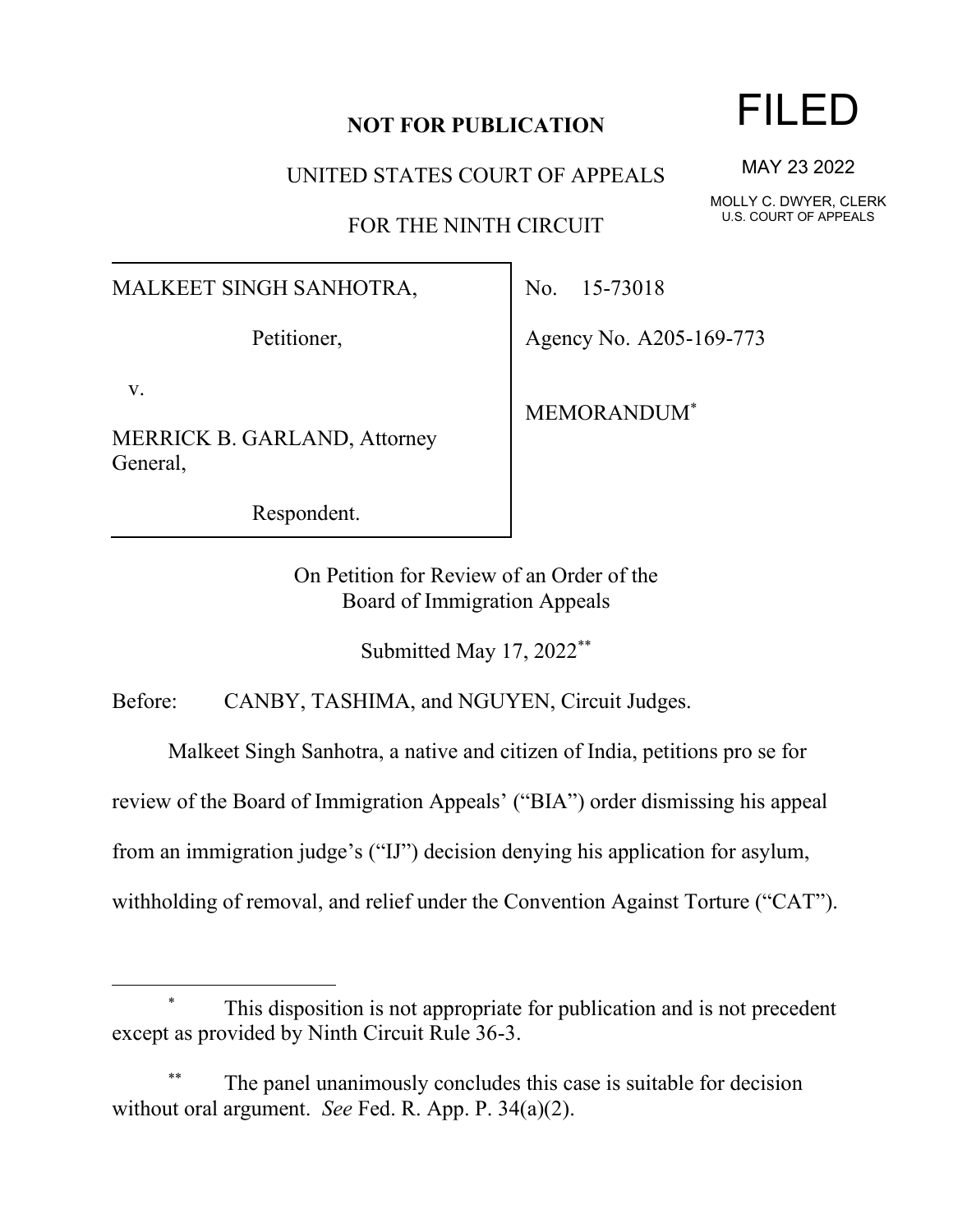We have jurisdiction under 8 U.S.C. § 1252. We review for substantial evidence the agency's factual findings. *Conde Quevedo v. Barr*, 947 F.3d 1238, 1241 (9th Cir. 2020). We deny the petition for review.

Substantial evidence supports the agency's determination that the harm Sanhotra experienced in India, even considered cumulatively, did not rise to the level of persecution. *See Nagoulko v. INS*, 333 F.3d 1012, 1016 (9th Cir. 2003) ("Persecution . . . is an extreme concept that does not include every sort of treatment our society regards as offensive." (citation and internal quotation marks omitted)). We reject as unsupported by the record Sanhotra's contentions that the agency failed to adequately explain its reasoning or otherwise erred in its analysis.

Substantial evidence also supports the agency's determination that Sanhotra failed to establish an objectively reasonable fear of future persecution in India. *See id.* at 1018 (possibility of future persecution "too speculative").

Thus, Sanhotra's asylum claim fails. Because Sanhotra failed to establish eligibility for asylum, in this case, he did not establish eligibility for withholding of removal. *See Zehatye v. Gonzales*, 453 F.3d 1182, 1190 (9th Cir. 2006).

Substantial evidence also supports the agency's denial of CAT relief because Sanhotra failed to show it is more likely than not he will be tortured by or with the consent or acquiescence of the government if returned to India. *See Aden v. Holder*, 589 F.3d 1040, 1047 (9th Cir. 2009).